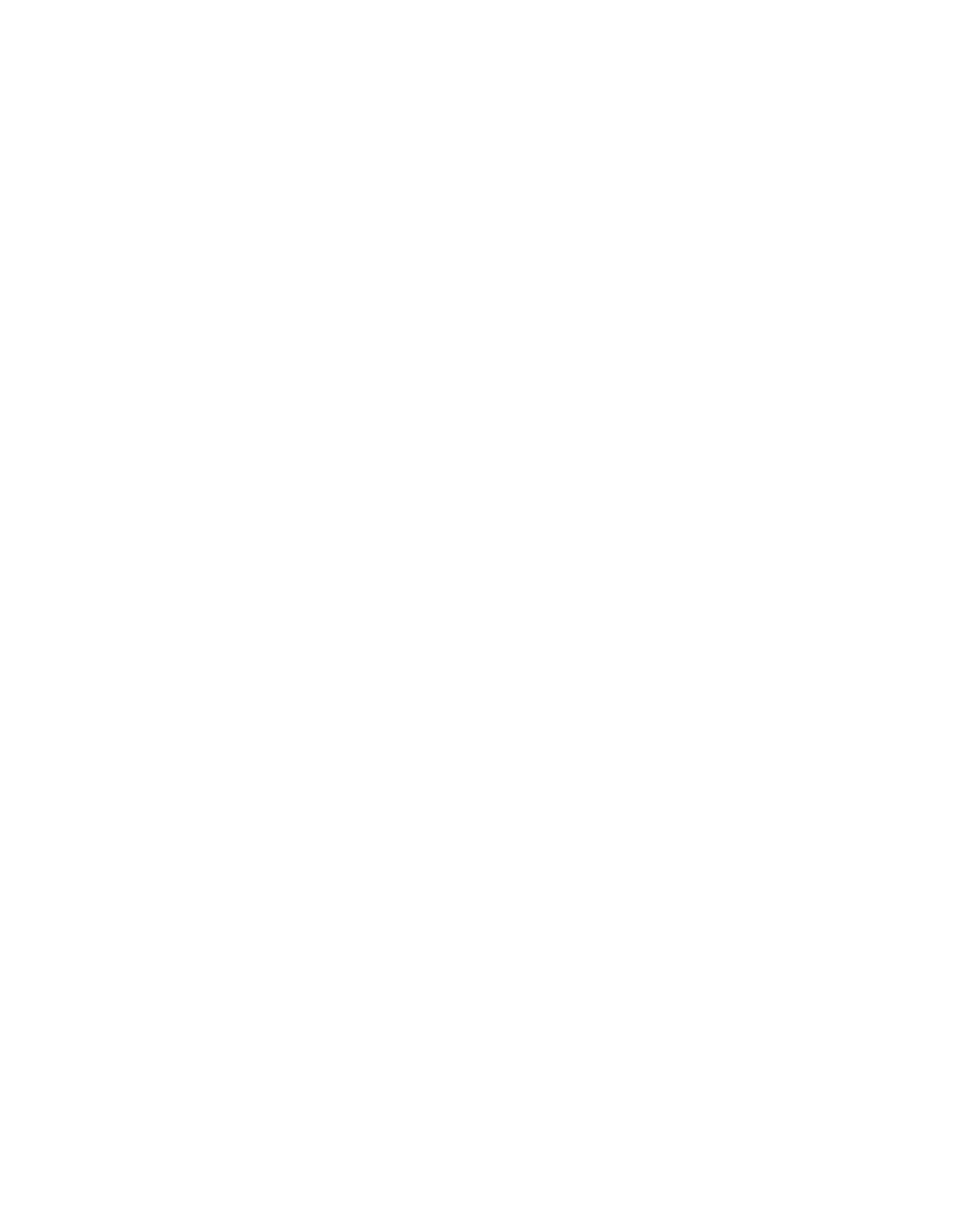# **Introduction**

Following complaints about Child Protective Services (CPS) managers in Dallas County, Department of Family and Protective Services (DFPS) Leadership requested a management review of the operation that would be used to make improvements. The Center for Policy, Innovation, and Program Coordination was chosen to lead this effort.

During the initial meeting with CPS leadership on January 19, 2016, the CPS Assistant Commissioner and the CPS Director of Field provided some historical information regarding known problems in Dallas County dating back to 2011. The program administrator (PA) position that oversees two important programs in Dallas County (Investigations and the Family-Based Safety Services) has experienced instability over the past several years. When the PA over Dallas County retired in late 2011, the position remained vacant until February 2012. It was filled by an employee who began to make headway in identifying problems and improving the culture, but unfortunately, that employee died in October 2013, leaving the position vacant once again. At this time, the eight program directors (PDs) under the vacant PA position were assigned to one of five different PAs for approximately six months. The position was filled again in the Spring of 2014 by an employee who was a poor fit and unable to improve the performance or culture of the program. Several months later, in November 2014, CPS leadership conducted an internal review to better understand the chronic problems. Two CPS regional directors from other regions and a director from CPS state office in Austin conducted the internal review. The findings from the internal review centered on lack of teamwork, lack of trust, and poor communication.

After the poor performing PA retired in lieu of termination in November 2014, the position remained vacant until a new PA was hired in March 2015. CPS leadership indicated that this PA had strong leadership skills and took immediate steps to improve performance.

## **Methodology**

#### **Management Review Team**

The Center Director appointed a team to conduct the management review. The team was composed of six Program Coordination Specialists and the Program Coordination Manager. The DFPS Director of Workforce Development, who is charged with establishing a process for investigating employee complaints, was invited to participate in the review to gain an understanding of the process.

#### **Management Review Process**

The team reviewed the complaints to identify themes and areas of concern that would inform the review process. To prepare for the review, the team also analyzed complaints substantiated by the DFPS Office of Consumer Affairs (OCA), DFPS Data Warehouse reports on caseload and recidivism, as well as Workforce Management data on turnover and corrective actions.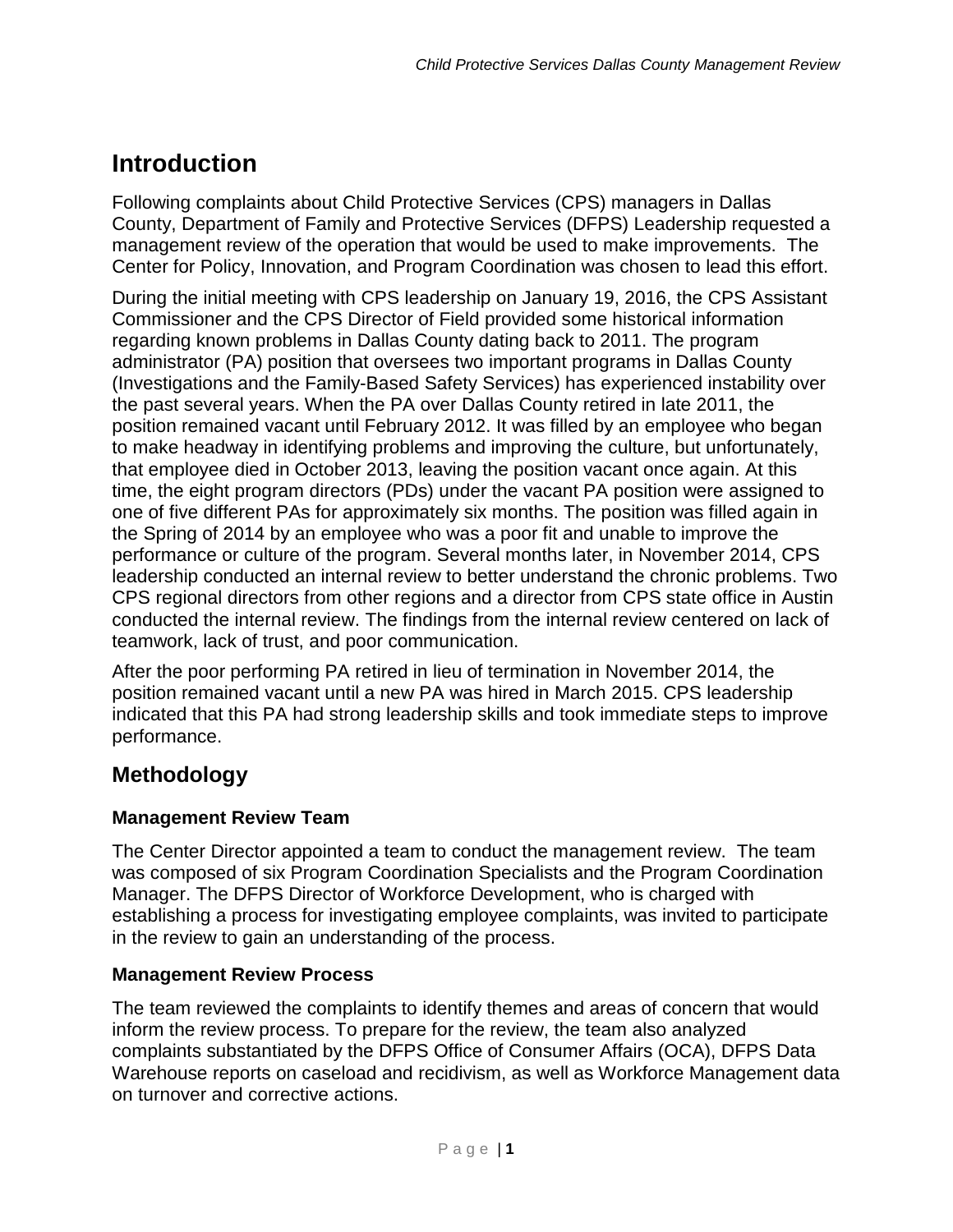In addition to the sources identified above, the team also reviewed the 2014 Texas Sunset Advisory Commission's report of its review of DFPS and the internal review of Dallas County conducted by CPS leadership in 2014.

Initially, the team identified 161 employees to be interviewed. After the Regional Director informed employees about the review, employees who no longer worked in Dallas County and former employees reached out and asked to be included. In all, 175 employees were interviewed, including the CPS Director of Field and the CPS Deputy Director of Field. The team also interviewed one stakeholder from the Dallas Children's Advocacy Center.

The team developed a plan for the site visit. The plan involved assembling employee data for interviews, designing interview tools, and arranging logistics for the site visit which took place over a two-week period in February.

## **Overall Findings**

This review was conducted to look into management practices in Dallas County. The findings indicate Dallas County is facing serious problems. However, it is important to emphasize that the issues in Dallas County are not new as upper management (regional and state office) has known about these issues since at least 2011, possibly longer. Major themes that stood out were culture, accountability, and leadership.

### **Culture**

A punitive culture breeds crisis; however, much of the crisis facing Dallas County is selfinflicted. The issues in Dallas County today are consistent with the findings of the internal review done in 2014: lack of trust, lack of teamwork, and poor communication. CPS deployed additional personnel and other assistance to Dallas in August 2015 because of the crisis Dallas was facing. It is now nine months later and there has not been much progress. For employees who did not comply with policy and who did not meet performance expectations, more should have been done sooner.

The Sunset Advisory Commission stated in its review of DFPS that the agency had not done enough to shape a work environment that supports and develops caseworkers who want to stay with the agency. Sunset also said that DFPS needed a "timeout" to breathe, and a chance to regroup after being in almost constant turmoil for so long. Yet two years later CPS is in the same situation. The work that CPS employees do is painstaking and difficult, but it can be rewarding if they are supported and developed. The culture needs to be transformed if CPS is to be transformed. By ensuring consistent and transparent management practices, DFPS can reduce the causes of employee turnover that are within its direct control.

### **Accountability**

Many of the challenges that Dallas and Region 3 (the 18-county area that includes the Metroplex) are facing are not new. When these problems first came to light, the most recent CPS Assistant Commissioner was the Regional Director in Region 3; the current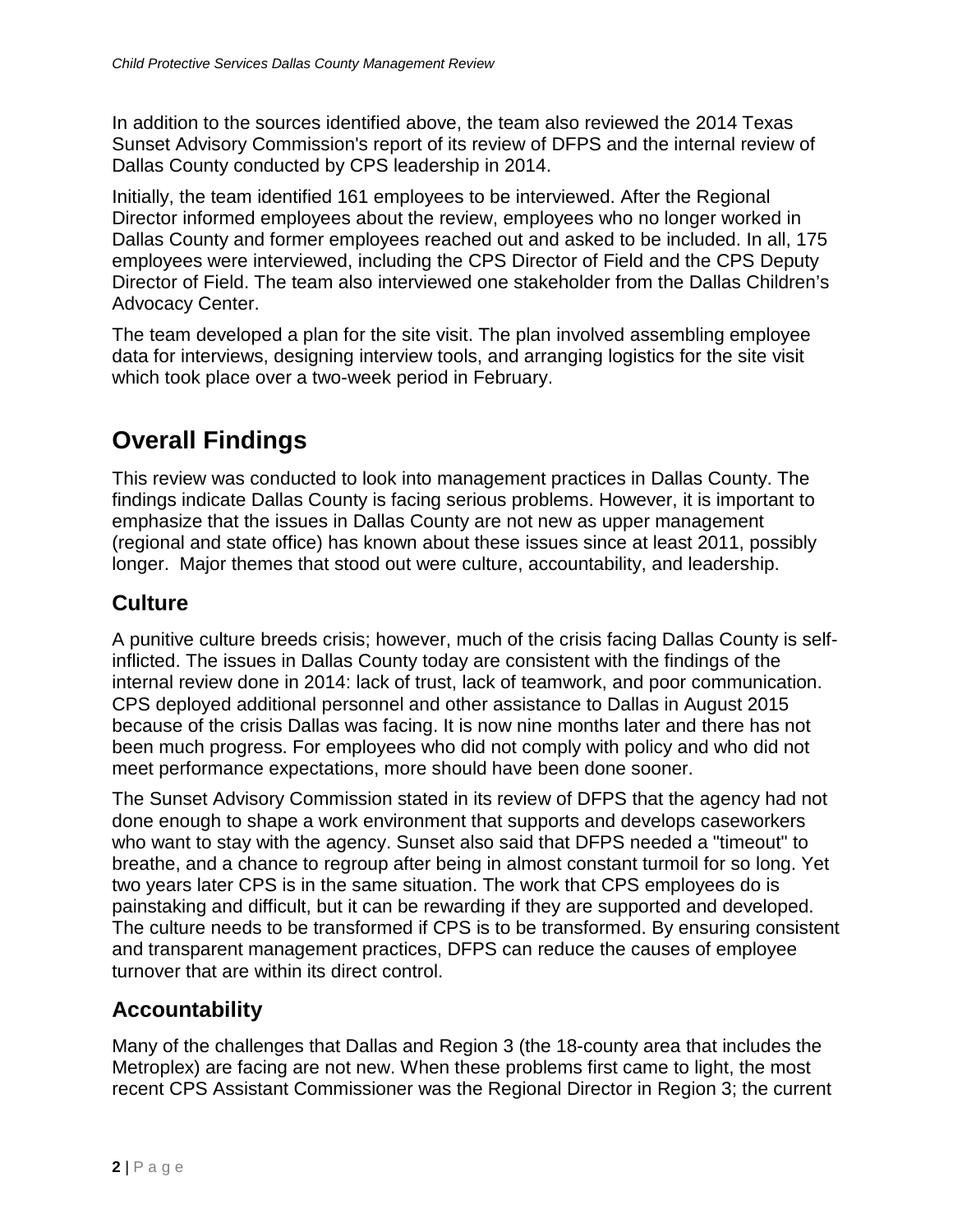Regional Director was the Deputy Regional Director in Region 3; and the current Deputy Regional Director was a Program Administrator in Region 3. This history suggests that employees in upper management positions knew about the problems that were steadily mounting in Dallas County during several years, but it is unclear why they were not addressed.

For example, the Region 3 Regional Director and Deputy Regional Director presented the "State of the Region" report to the DFPS Commissioner and other DFPS executives in July 2015. The region identified the Leadership Team as one of the region's strengths as it, "…has been through tremendous changes in the last two years and has managed to not only 'hold' the region together but also thrive and improve." Yet the following month in August 2015, CPS requested approval from the DFPS Commissioner to send additional employees from other areas of the state to Dallas "due to the current crisis in Dallas County CPS Investigations due to supervisor vacancies." CPS deployed eight Master Investigators, four Master Investigator supervisors, and a Master Investigator Program Director to Dallas County. At the time of this review, the Master Investigators and the Master Investigator Program Director were still in Dallas.

### **Leadership**

There is a clear dividing line in Dallas County between perceptions of "upper management" and "management." When employees in upper management positions reported that "management" was to blame for the problems, it was initially not clear to the team who was meant by "management." It soon became apparent that "management" means program directors and supervisors. However, it is not apparent what role and responsibility that upper management has in developing and supporting their PDs and supervisors and sharing responsibility for solving problems. It is also not clear that upper management is showing leadership in modeling the behavior that CPS and DFPS expects of managers.

There has been a downward spiral in Dallas County of negative culture, employee flight, increased workload, increased stress, and negativity - all with no apparent urgency on the part of upper management. The tipping point has already passed where, according to many interviews the team conducted, the majority of employees who remain are either attempting to leave or strongly considering leaving.

In closing, it is concerning that upper management is not taking ownership of the situation in Dallas County. There is a sense of displaced ownership and, instead, the conflict or crisis is projected onto middle management. This culture has created a work environment that compromises child safety when there are not enough qualified employees to carry out the work.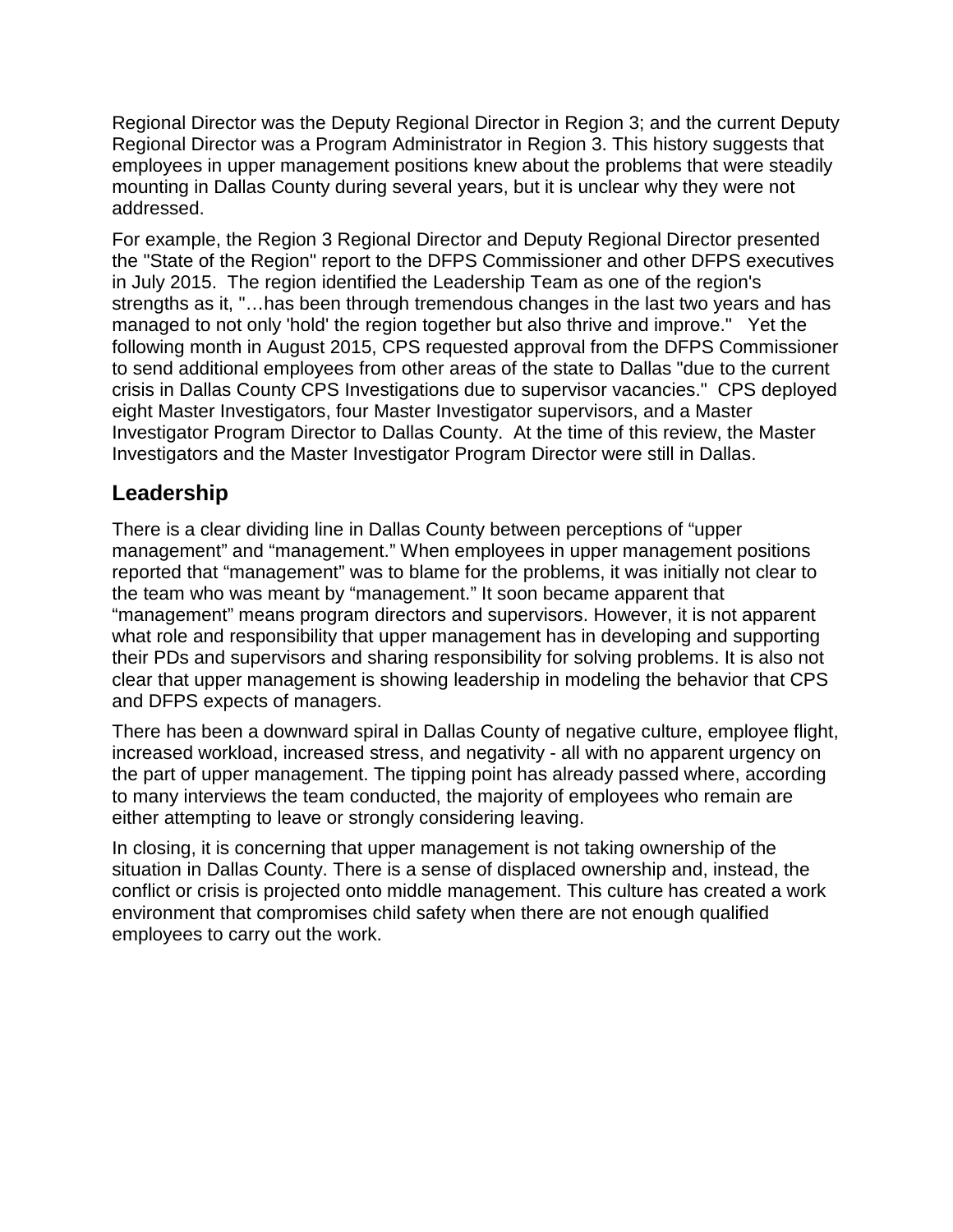# **Conclusions**

This review was requested due to the current crisis in Dallas County. However this "crisis" has been ongoing since at least 2011, remaining steadily problematic until 2014, until it eventually resulted in yet another internal review. CPS will never become an organization capable of growth and stability if changes are not made to address the issues at hand.

A theme heard throughout this review was the focus on meeting quantitative measures that took the place of solid child welfare case work. Employees reported feeling pressured to close and submit cases within 45 days, to submit cases daily, and to document their work timely. However, these requirements restrict our caseworkers' time to ensure children in Dallas County are safe because they must spend more time on administrative tasks than with families in the community. While employees acknowledged the importance of seeing children and spending time with families, they also feared disciplinary action if timeliness performance measures were not met.

DFPS and CPS must make an investment in their employees. Employees in CPS have a hard job - what has often been described as the hardest job in state government. It is expected that employees will make mistakes. The work is challenging but can also be highly rewarding. Many employees expressed commitment and passion for the work they do despite the unrelenting stress and negative pressure (internal and external) facing them each day. Employees must frequently use judgment to make critical decisions, often with little to no information. When mistakes are made, employees should be coached, developed, and given the time they need to become successful.

While this review is about Dallas County, the findings bore a strong resemblance to the DFPS 2014 Sunset review findings completed by the Sunset Advisory Commission. These Sunset issues were:

- Issue 1: Efforts to Reduce Turnover of CPS Caseworkers Fail to Address Key Reasons Many Staff Leave.
- Issue 2: A Crisis Culture Affects CPS' Ability to Focus on Day-to-Day Management Activities Needed to Successfully Perform Its Difficult Work.

The Sunset review found the following work environment factors contributed to CPS turnover:

- Unsupportive and punitive culture;
- Caseworkers do not feel valued by the agency;
- Staff does not feel safe to raise concerns or make complaints, fearing retaliation or punishment;
- Perception of favoritism; and
- Use of disciplinary levels or threats of levels in place of employee development.

Any one of these factors can be found in various work environments. However, this review found that all of these negative work environment factors exist in Dallas County. This was a consistent theme from all employees.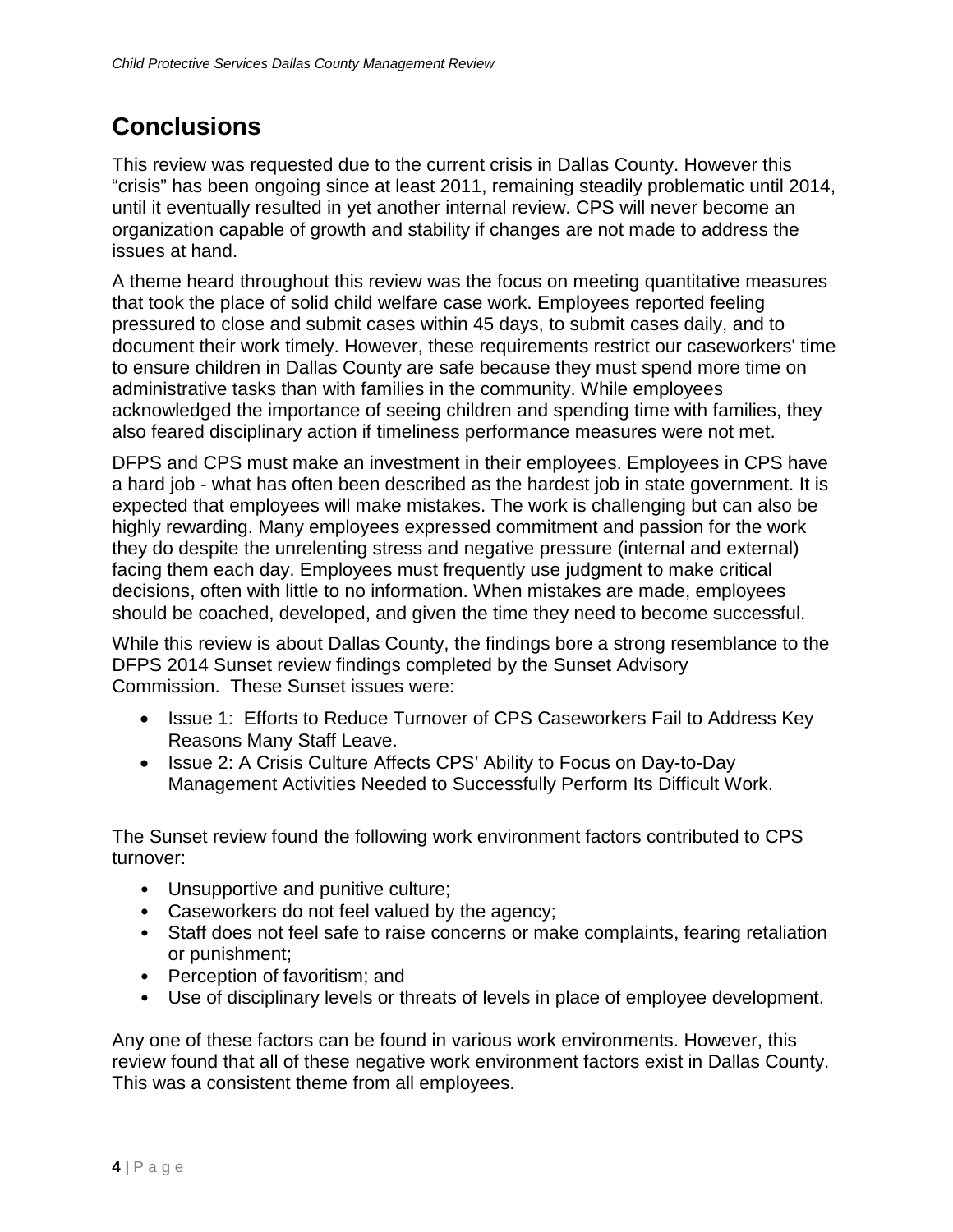The Sunset review made clear that turnover, specifically caseworker turnover, led directly to the following negative outcomes: delayed investigations; lack of continuity in providing services to families and children; lack of consistent, timely visits to children in state custody; added workload for remaining workers causing further turnover and significant costs to the State in recruitment and training costs; and lost productivity. It is clear that the turnover in Dallas County, including tenured employees at all levels, increases the potential of negative outcomes facing the children and families of Dallas County. Moving away from an unsupportive and punitive culture to a developmental and learning culture can slow turnover and create a ripple effect to foster employee selfworth, freedom to express concerns, and eliminate fear-based discipline. This approach should be Dallas County's utmost priority, not only to stabilize the workforce, but also to ensure the safety and wellbeing of the children and families served by Dallas County.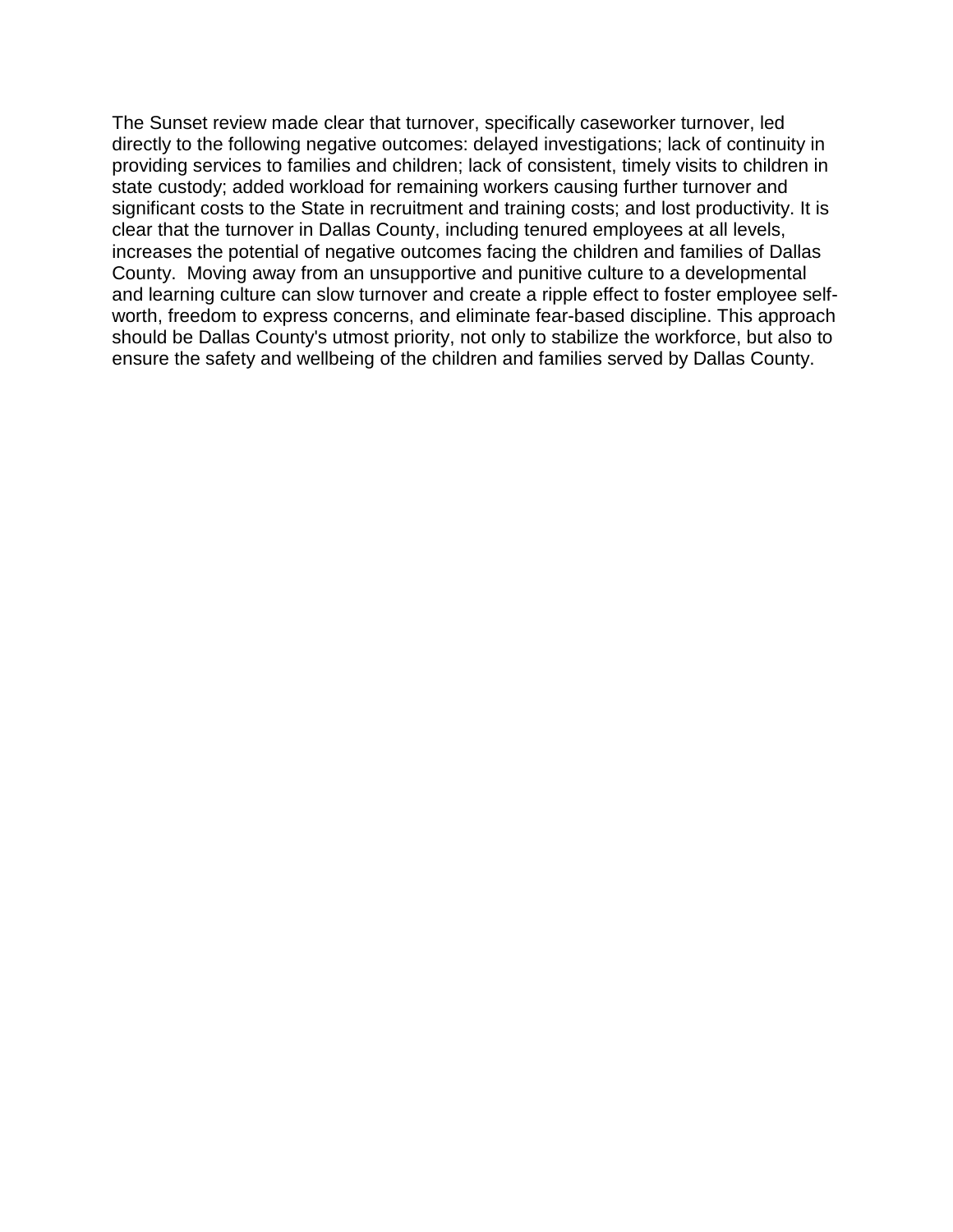## **Recommendations**

The Center offers the following recommendations to improve the culture, accountability, and leadership in Dallas County. The recommendations are grouped into Regional Management, CPS State Office Management, and DFPS Management.

### **Regional Management**

*Region 3 should establish an effective Regional Director (RD) and Deputy Regional Director (DRD) team capable of proactively managing the largest region in the State (by intakes) and fixing long-standing workplace culture issues.* The crisis in Dallas County has existed for years. Regional leadership should train PAs, PDs, and supervisors to model behavior that DFPS expects of all employees.

*CPS Management Response: There was a new Regional Director for Region 3 effective May 1, 2016. The Director of Field will work closely with George Cannata, the new RD, on a plan to develop and sustain a supportive, positive and mission-focused work culture in Region 3 CPS through modeling, training and support. The Assistant Commissioner, Director and Deputy Director of Field will also work with regional management to facilitate the development of a high-performing team and instill accountability for performance expectations. This will include regular attendance at Region 3 management team meetings and quarterly regional performance reviews. Plan to be implemented by June 15, 2016.*

*The RD and the DRD should work with PAs to establish a plan to ensure all PDs have a consistent understanding of policy*. Employees are still experiencing different interpretations of policy that leads to a sense of frustration at best, and to a sense of fear at worst, that they are being set up to fail.

*CPS Management Response: The CPS Director of Field and Deputy Director of Field have participated in weekly meetings with the Dallas County Program Directors and have appointed an Acting PA. Also, there will be a request for caseworkers who want to actively participate in a Dallas County worker advisory group to address the specifics of policy confusion and other critical topics. As a new PA is selected, the RD will continue to follow the plan that is being developed with CPS state office to provide better support for managers so that Program Directors become policy experts and a resource to workers and supervisors. Also as noted above, regular face-to-face contact between state office leadership and the regional management team will facilitate communication and clear understanding of expectations that will support improved performance.* 

*Mr. Cannata will hold at least 3 Town Hall meetings with Dallas County employees over the next year to get feedback on policy implementation and consistency. Town Hall meetings allow employees of all levels to meet the RD and management team and ask questions freely.*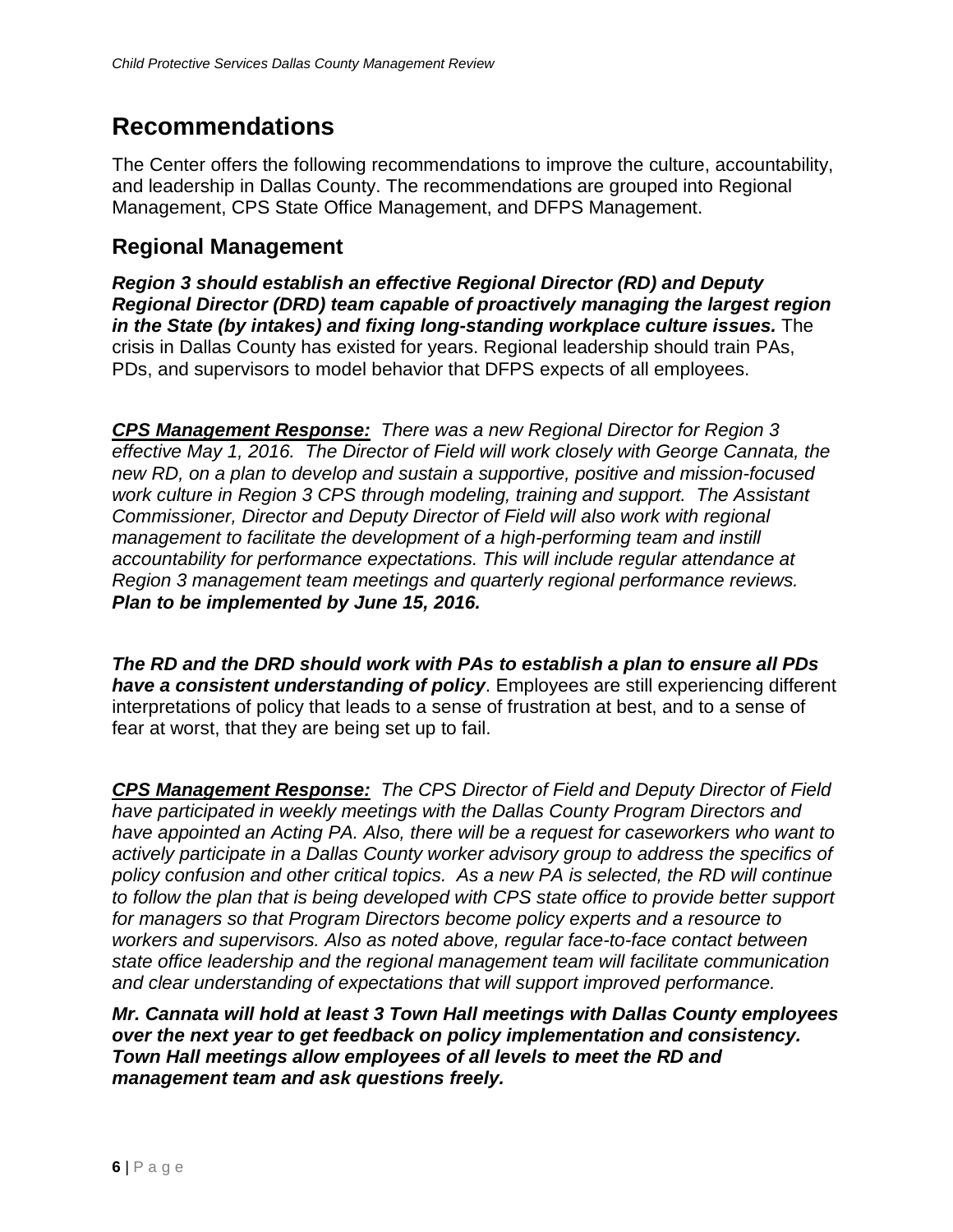*Statewide, CPS Field is working on improvement to the current "Meeting in a Box" (MIAB) system that was implemented as part of CPS Transformation. This system utilizes a monthly release of all pertinent new or revised policy. Prior to this, policy was released individually but employees had trouble absorbing changes. However, the use of MIAB has also been problematic as supervisors report being overwhelmed with the amount of material provided. CPS Field will relook at MIAB and will provide clearer direction, with a requirement for tracking at the regional level that major policy changes are trained and appropriately implemented. The CPS supervisor and program director advisory groups and Program Administrators are being asked to help CPS Field provide clearer guidance so that Program Directors become experts in policy interpretation for their employees. Issuing new policy through an improved format will occur with the July 1, 2016 MIAB.* 

**The RD and DRD must evaluate the impact of the North/South split for case assignments.** This can serve as an opportunity to bring employees together to exert some level of control over their work environment.

*CPS Management Response: Dallas County in March 2016 implemented a new routing system to assign investigators to new reports of possible abuse/neglect based on geographic assignments and equity. Program areas are placed in designated county quadrants and are assigned cases from that area. Case assignments are tracked electronically in real time and viewable by each program director. Case assignment data is evaluated monthly to ensure that assignments are equitable and to determine if changes need to be made in the geographical alignment. New system implemented and ongoing evaluation.*

*Statewide, the need for geographic assignment for investigations is a constant issue in large metropolitan areas. Harris County implemented a quadrant system over a year ago, but is making revisions to better reflect the actual flow of intakes. Bexar County is also looking at the best way to handle.* 

### **CPS State Office Management**

*CPS SO must establish clear performance standards as to the frequency with which regional management teams will meet (RD with PAs, PAs with PDs, etc.).* Given that RDs report to the Director of Field, state office should set expectations for consistent management practices across the state.

*CPS Management Response: CPS agrees and will direct all Regional Directors to institute a formal practice for meeting expectations. Currently most RDs have monthly meetings with PAs, PDs have monthly meetings with supervisors and supervisors have monthly unit meetings. CPS believes meetings are important, but they should be*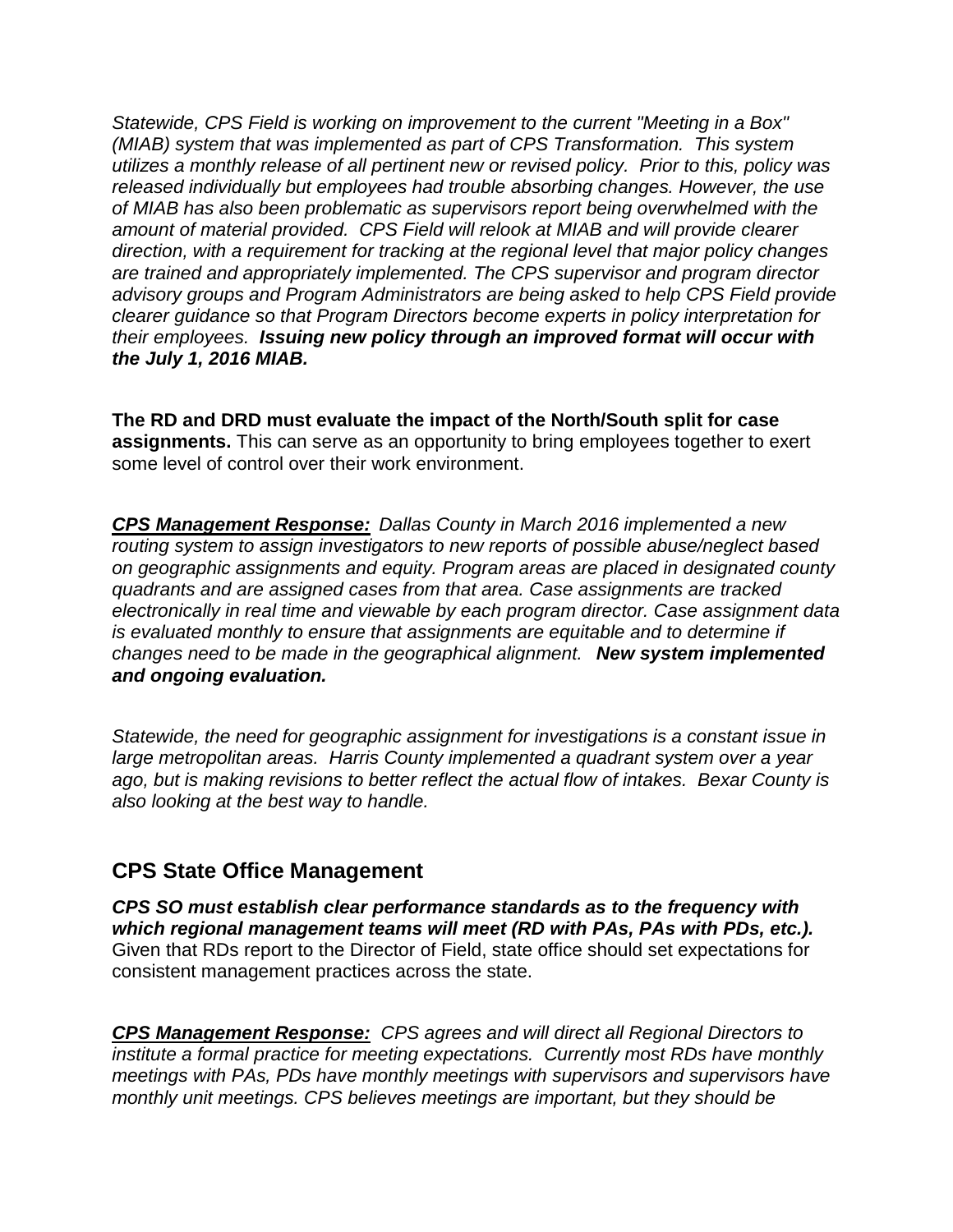*purposeful and informative about relevant issues and allow for information sharing. Managers will be required to hold 10 meetings in a 12-month period. Regional Directors will be expected to set up a tracking system and this information will be utilized in evaluating manager performance. Meetings may be held via telephone, but the expectation is that face to face is preferred except in emergency situations (i.e. weather, travel cost cutbacks, urgent issues etc.). Message was sent to Regional Directors on May 1, 2016.* 

*CPS SO must establish a clear process for SO and Regions to monitor workforce turnover and trends.* CPS must be able to detect when regions are nearing a crisis. CPS must develop a process with clear triggers for specific interventions that includes when to progress to the next level of needed intervention.

*CPS Management Response: CPS agrees and, with the assistance of the System Improvement Director area, the work on regional "hot spots" and other analyses will provide a clearer picture for regional managers and state office. Once the clear process is developed in conjunction with the Workforce Division, CPS state office will provide training and clear expectations on what to do and when to do it. Plan completion - June 1, 2016*

### **DFPS Management**

*RDs should have a role in retaining their employees.* Because the RD is responsible for setting the tone of organizational culture in their region, the retention of employees needs to be incorporated into the RD's performance plan.

*CPS Management Response: The new performance plan for the Regional Director includes this section:*

#### **Task 3. Retention**

A stable, tenured workforce is a significant factor toward achieving the agency mission. Developing a supportive work environment and support systems for staff that promote retention is the responsibility of the CPS Regional Director. Each Director is expected to create, maintain and document ongoing retention efforts and results.

Regional retention efforts will be discussed quarterly on Regional Director calls with the Director of Field. The discussion will include any training/coaching that may need to be implemented either regionally or statewide as the results of the quarterly Caseworker Retention report completed by the Regional Director. Quarterly reports are rolled up and documented as an annual performance evaluation measure (Workforce Management).

The Caseworker Retention report is to include:

• Report on regional retention results compared to targets;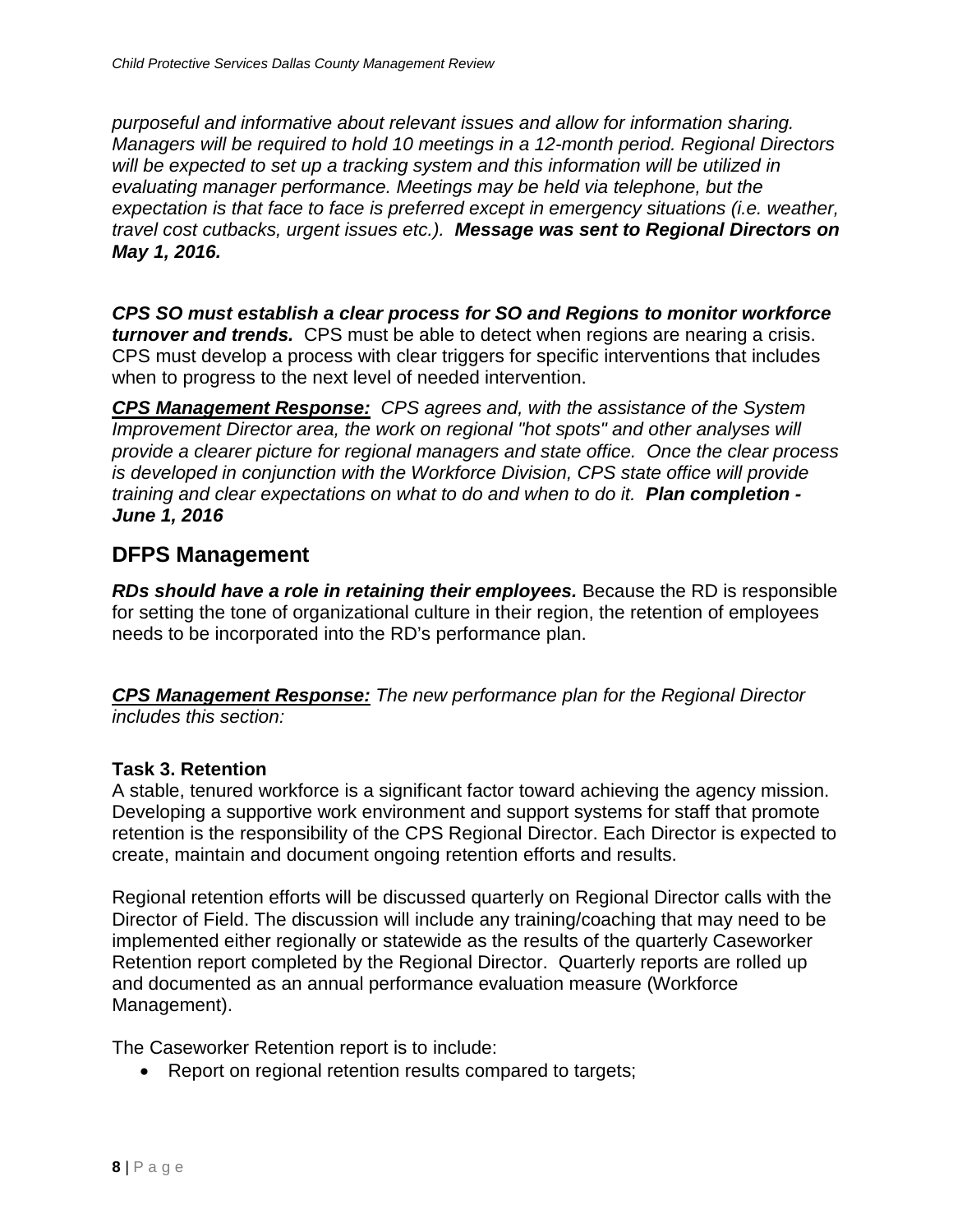- Identify units/PD/PA areas that do not meet targets and discuss what led to the turnover and how they are addressing it;
- Report on tenure of caseworkers;
- Report on retention activities to include:
- Special recognition/retention activities,
- e-rewards provided,
- Information learned on retention calls, etc.
- Recognition of managers who are doing well on retention and how those lessons are being shared with others.

#### *New performance plans for Regional Directors are now complete and will be utilized.*

*CPS should include data on complaints substantiated by the Office of Consumer Affairs in its performance plans for regional management*. While this data source is outside of the program, CPS can challenge any substantiated finding. So for substantiated complaints that are upheld, these should be seen as indicators for the quality of the casework taking place in a given area (unit, PD, PA, or region).

**CPS Management Response:** *CPS understands the value and importance of OCA data. The new RD performance plan includes this:*

"Provides regionally based management training activities that include the use of data reports, case reading analysis, RSI developed information, **OCA substantiated reports**, and other locally developed reports;" **Completed and will be utilized going forward.**

*The DFPS Commissioner should reprioritize the schedule for the time studies*.

Time studies are being conducted in response to Sunset recommendation #1.8. CPS Investigations should be made a priority, and management should have a clear understanding about what constitutes realistic time frames in CPS investigations.

Once CPS has updated INV time study data, CPS SO should review its INV performance plans to ensure they fairly measure the essential requirements of the investigative process, with the right balance between timeliness and quality measures.

*DFPS Management Response: The DFPS Commissioner will again consider the agency's priorities with regard to work measurement and time studies.*

*CPS should request an outside entity to review its use of regional Human Resources committees to decide disciplinary action.* While the committee membership is diverse to ensure consistency, it may actually lead to inconsistency due to regional variations.